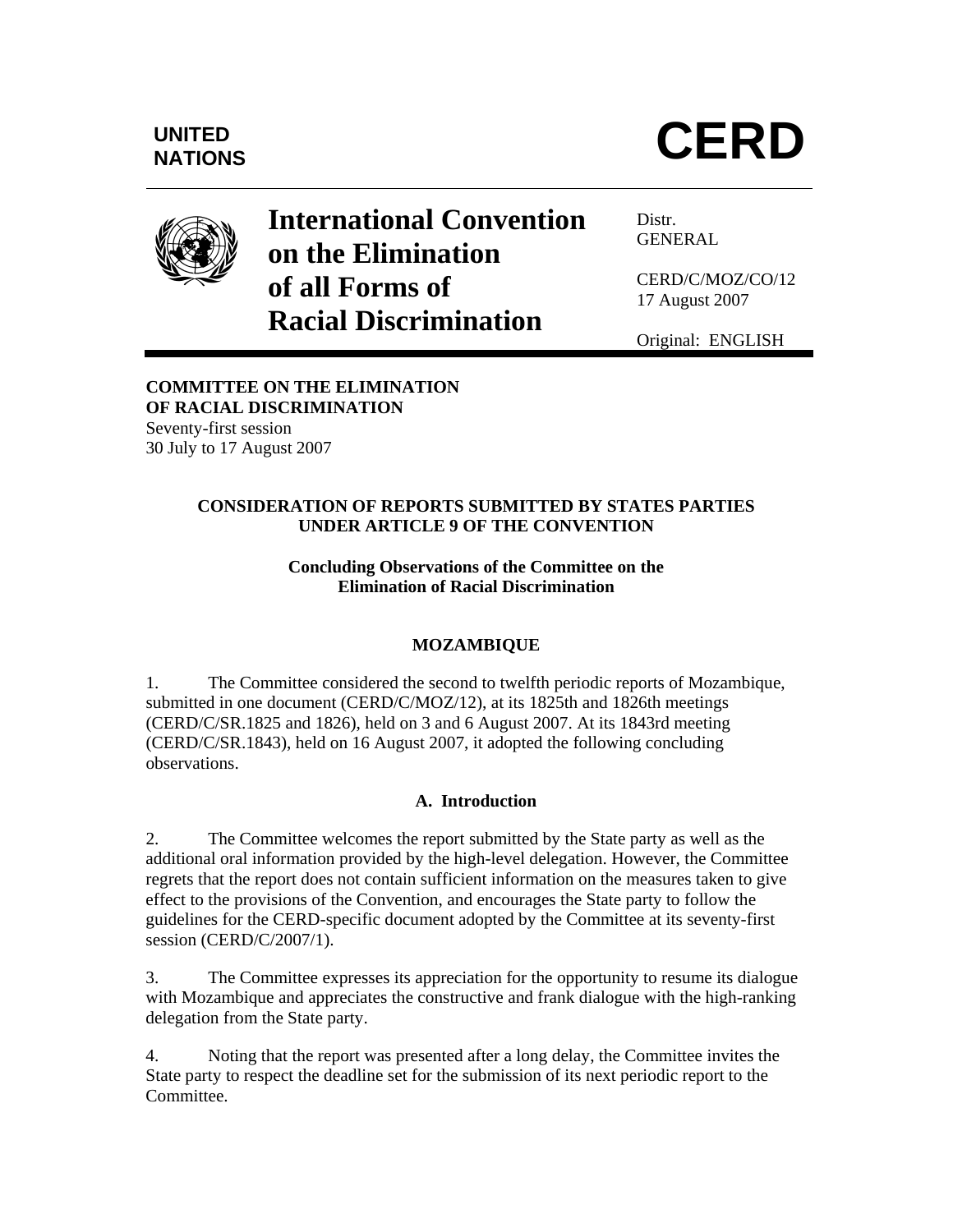## **B. Factors and difficulties impeding the implementation of the Convention**

5. The Committee acknowledges that a long period of conflicts and unrest has hindered the full implementation of the Convention by the State party.

#### **C. Positive aspects**

6. The Committee acknowledges the efforts of the State party to build a society in which all groups live in harmony, irrespective of their national and ethnic origin, religion and language.

7. The Committee expresses its satisfaction at the adoption of the Constitution of 2004, enshrining, inter alia, the principle of equality of all citizens, irrespective of their colour, race, sex, ethnic origin, birthplace and religion.

8. The Committee acknowledges with appreciation the ratification of international human rights instruments such as the International Covenant on Civil and Political Rights in 1993, the Convention on the Rights of the Child in 1994, the Convention on the Elimination of All Forms of Discrimination against Women in 1997 and the Convention against Torture and Other Cruel, Inhuman or Degrading Treatment or Punishment in 1999.

9. The Committee also acknowledges with appreciation the language policy of the State party, which includes the use of local languages, together with the official language, in the curricula of primary schools as well as the promotion of national languages and cultures, as prescribed in the Constitution.

10. The Committee expresses its satisfaction at the fact that Mozambique resettled over 1.7 million of its returning refugees and several millions of internally displaced persons.

## **D. Specific concerns and recommendations**

11. While acknowledging the integration policy of the State party, the Committee notes that the lack of statistical information on the composition of its population prevents a precise assessment of the extent to which all persons on its territory enjoy human rights without discrimination on grounds of race, colour, descent, national or ethnic origin (art. 1).

**Noting that a new census of the population is currently taking place, the Committee recommends that the State party endeavour to provide a general evaluation of the ethnic and linguistic composition of its population and in this connection draws the attention of the State party to paragraphs 10 and 11 of the guidelines for the CERD-specific document adopted by the Committee at its seventy-first session (CERD/C/2007/1), as well as to its general recommendation No. 24 (1999) on article 1 of the Convention. Furthermore, the Committee recommends that the State party also provide data on refugees and asylumseekers, including those living in urban areas.** 

12. While noting that article 35 of the Constitution ensures that all citizens are equal before the law, the Committee is concerned about the lack of legislation on racial discrimination (arts. 1 and 2).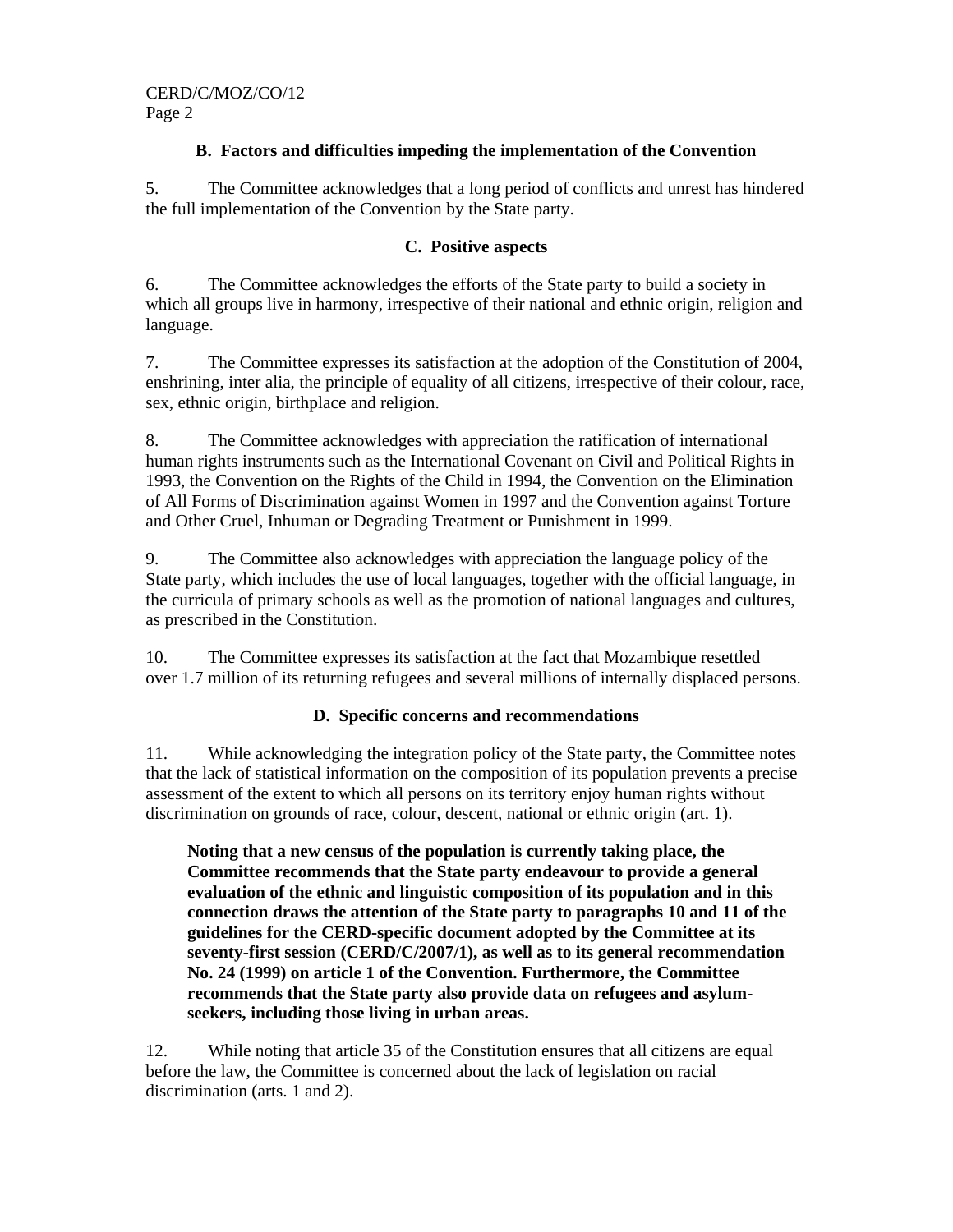#### **The Committee recommends that the State party adopt specific legislation on racial discrimination implementing the provisions of the Convention, including a legal definition of racial discrimination, in line with article 1 of the Convention.**

13. While welcoming the provision of article 118 of the Constitution on traditional authorities and considering the importance of customary law, including with regard to land ownership, the Committee notes the lack of information on the status of those institutions visà-vis national law and judicial institutions (art. 2 (c)).

**The Committee recommends that the State party provide detailed information on its customary law and on the role of community leaders ("***régulos***") in extrajudicial conflict resolution, including any measures adopted to ensure that the actions of traditional authorities, and customary laws, are in conformity with the provisions of the Convention.** 

14. While acknowledging that the Criminal Code is currently under revision and that the Association Act of 1991 prohibits incitement to racial discrimination, the Committee is concerned at the lack of specific penal provisions implementing article 4 of the Convention in domestic legislation (art. 4).

#### **In light of its general recommendation No. 15 (1993), the Committee recommends that the State party adopt legislation to ensure the full and adequate implementation of article 4 of the Convention in its legal system.**

15. While noting the existence of the Institute for Legal Assistance and Aid, the Committee remains concerned about the obstacles regarding access to justice faced by ethnic groups disadvantaged on account of their location, language or poverty (arts. 5 (a) and 6).

**In the light of its general recommendation No. 31 (2006) on the prevention of racial discrimination in the administration and functioning of the criminal justice system, the Committee recommends that the State party take the necessary measures to expand the provision of legal assistance and aid to the whole population on its territory and to improve the capacity and efficiency of the judicial system in order to ensure access to justice for all members of ethnic groups disadvantaged on account of their location, language or poverty.**

16. While noting that the State party has ratified the Convention against Transnational Organized Crime in 2006 and that a bill on human trafficking is being prepared, the Committee notes the absence of any specific policy to prevent and combat human trafficking, bearing in mind that victims are often women and children belonging to the most disadvantaged groups, including non-citizens (art. 5 (b) and (e)).

#### **The Committee recommends that the State party adopt legislation and other effective measures in order to adequately prevent, combat and punish human trafficking, especially with regard to members of disadvantaged ethnic groups, including non-citizens.**

17. While noting the State party's efforts to enhance the legal framework and administrative procedures regarding asylum-seekers and refugees, the Committee remains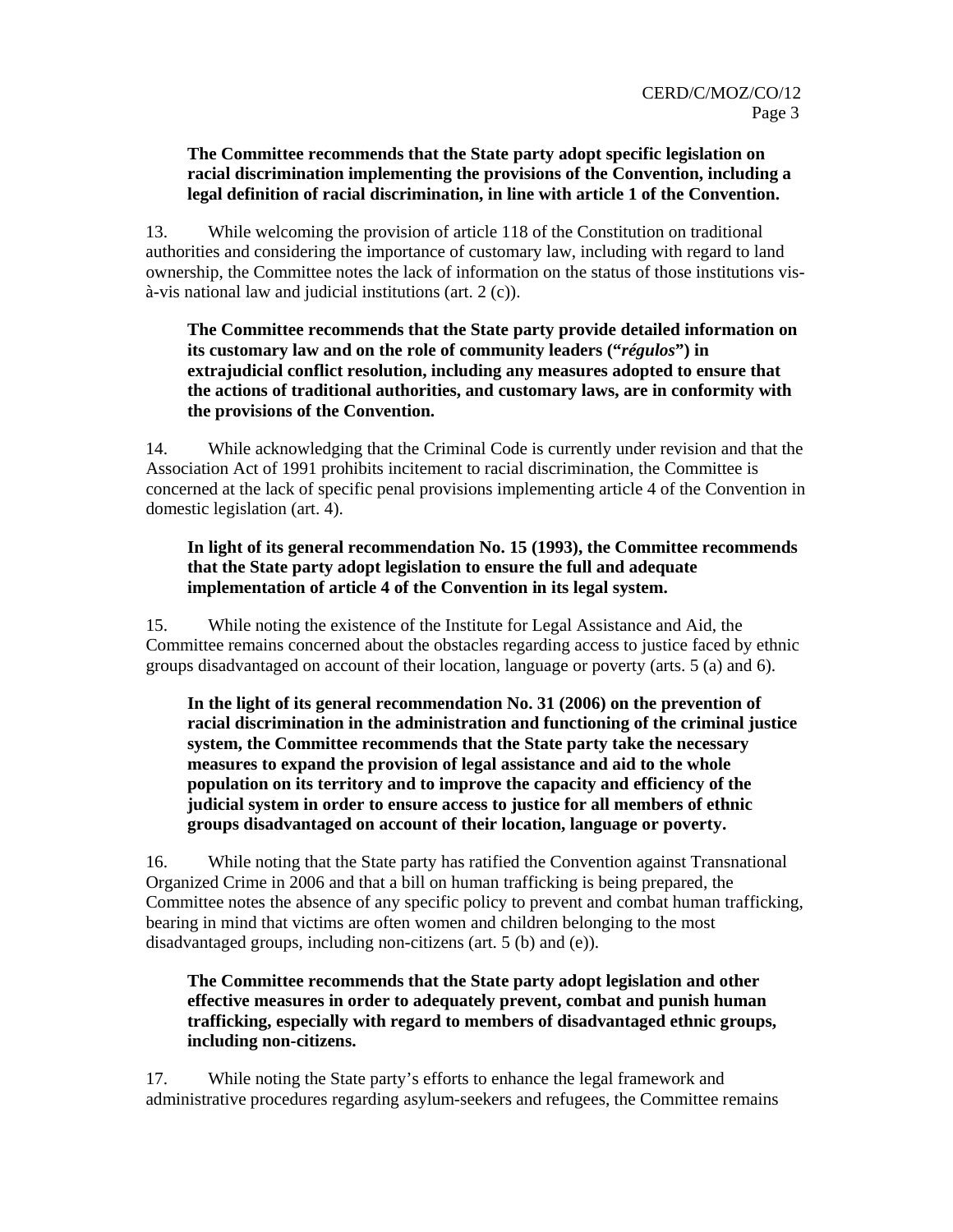CERD/C/MOZ/CO/12 Page 4

concerned about the equal enjoyment of economic, social and cultural rights by non-citizens as well as by the apparent difficulties encountered by long-term residents wishing to acquire citizenship through naturalization (art. 5 (d) and (e)).

**In the light of its general recommendation No. 30 (2004) on discrimination against non-citizens, the Committee encourages the State party to continue its efforts towards improving procedures to determine refugee status, so as to ensure that non-citizens enjoy economic, social and cultural rights without discrimination and to facilitate the naturalization procedure for long-term residents.** 

18. While acknowledging the efforts of the State party regarding health care and the improvement of living conditions, the Committee remains concerned at the very high rate of HIV/AIDS amongst persons belonging to the most vulnerable groups, including non-citizens and persons without any identification documents, as well as their access to health care (art. 5 (e)).

**The Committee recommends that the State party strengthen its programmes aimed at providing universal access to health care, with particular attention to members of vulnerable groups, including non-citizens and persons without any identification documents, and encourages the State party to take further measures to prevent and combat HIV/AIDS, malaria and cholera.** 

19. While taking note of the "Plan of Action for the Reduction of Absolute Poverty" (PARPA 1 and 2), the Committee remains concerned about the extreme poverty of part of the population of the State party and its impact on the equal enjoyment of economic, social and cultural rights by the most disadvantaged ethnic groups (art. 5 (e)).

20. The Committee recommends that the State party include in its next periodic report information on the socio-economic situation of the most disadvantaged ethnic groups, that it strengthen measures to reduce poverty and stimulate economic growth, and provide concrete detailed information on the outcome of those measures.

21. While acknowledging the Law 7/2006 on the *Provedor de Justiça* (Ombudsman), and that the election of the *Provedor* is scheduled for the coming session of the Parliament, the Committee is concerned about the resources, independence, competencies and effectiveness of this institution as well as at the lack of information regarding the future national commission on human rights (art. 6).

**The Committee recommends that the State party provide detailed information on the resources, independence, competencies and results of the activities of the**  *Provedor de Justiça***. Furthermore, the Committee recommends the State party to establish the future national commission on human rights in line with the Paris Principles and provide it with adequate resources. It also recommends that the State party avoid creating conflict in the mandates of both institutions.** 

22. While taking note of the anti-discrimination provisions of the Tourism Law of 2004 and the Labour Law of 2007, the Committee is concerned about the cases of hate speech, as well as racist and xenophobic acts and attitudes in the State party, in particular in the field of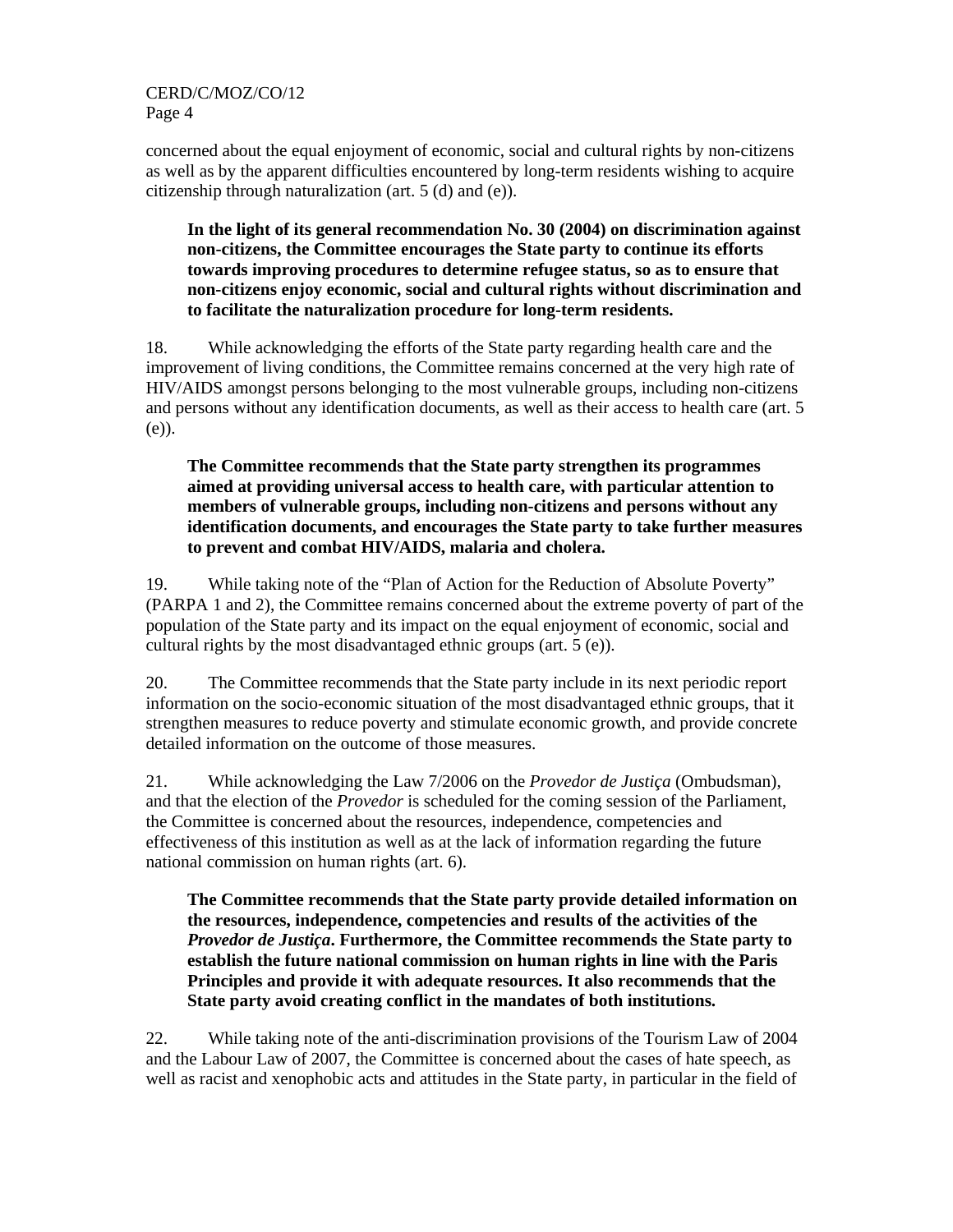employment, and about the absence of measures to prevent and combat such phenomena (arts. 5 (e) and 7).

**The Committee recommends that the State party strengthen its existing measures to prevent and combat xenophobia and racial prejudice, and provide information on the measures adopted with regard to promoting tolerance, in particular in the field of employment and access to services, through awareness-raising campaigns, including in the media.** 

23. The Committee notes the lack of information on complaints of racial discrimination and the absence of court cases regarding racial discrimination in the State party (arts. 6 and 7).

**The Committee recalls that the absence of cases may be due to the victims' lack of information about their rights and therefore recommends that the State party ensure that appropriate provisions are included in national legislation regarding effective protection and remedies against violations of the Convention. Furthermore, the Committee recommends that the general public be duly informed of the legal remedies available for victims of racial discrimination. The Committee also recommends that the State party provide information on complaints of racial discrimination in its next periodic report.** 

24. The Committee is concerned at the lack of information on measures to disseminate information about the Convention, including training for members of the judiciary, law enforcement officials, teachers, social workers and other public officials on the provisions of the Convention and their application (art. 7).

#### **The Committee recommends that the State party provide information on the human rights programmes in school curricula as well as on the specific training courses for members of the judiciary, teachers, social workers and other public officials on the provisions of the Convention.**

25. The Committee notes that the State party has not made the optional declaration provided for in article 14 of the Convention and recommends that it consider doing so.

26. The Committee also notes that the State party has not withdrawn its reservation to article 22 of the Convention and recommends that it consider doing so.

27. The Committee recommends that the State party ratify the amendments to article 8, paragraph 6, of the Convention, adopted on 15 January 1992 at the Fourteenth Meeting of States Parties to the Convention and endorsed by the General Assembly in its resolution 47/111, concerning the funding of its meetings by the United Nations regular budget. In this connection, the Committee refers to General Assembly resolution 59/176 of 20 December 2004, in which the Assembly strongly urged States parties to accelerate their domestic ratification procedures with regard to the amendment and to notify the Secretary-General expeditiously in writing of their agreement to the amendment.

28. The Committee recommends that the State party take into account the relevant parts of the Durban Declaration and Programme of Action when implementing the Convention, in